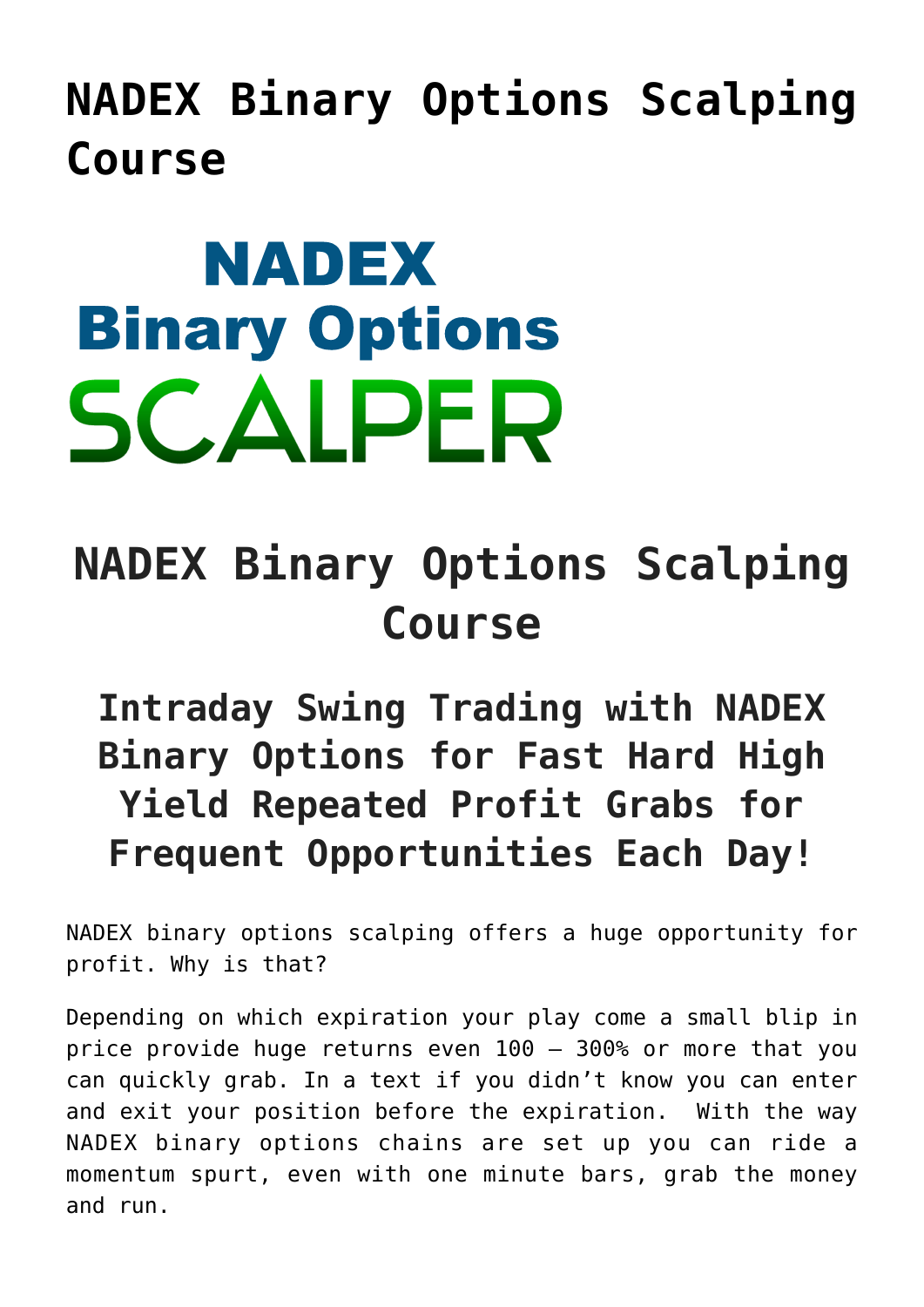In this course will go through different types of opportunities for scalloping relative to the binary options expiration. The binary options expiration will provide the type of scallop we can play. Longer term binaries have bigger strikes short-term binaries have shorter strikes.

## **With NADEX the Potential to Make Quite a Bit of Cash Flow is VERY Real**

Tiny movements on Forex pairs, emini futures such as YM, NQ, ES, TF / RTY (RL, RLM etc Russell 2000 emini futures), Japan 225 can yield 100% to 300% returns in a literal blink of the eye.

The return on NADEX will vary in delta, or speed of options price change relative to the underlying "indicative index" as NADEX calls it depending on: 1. Time to expiration in terms of say a 5 minute binary vs a 2 hour binary 2. Time to expiration left within that binary say 20 minutes left on a 2 hour binary vs. an hour 45 minutes left on a 2 hour binary.

And the point is: you have tons of opportunity with many different ways of scalping NADEX binaries with lots of time left or little time left. Plus you can play a couple, few different expirations at once.

\$97



**Related NADEX Binary Options Scalping**